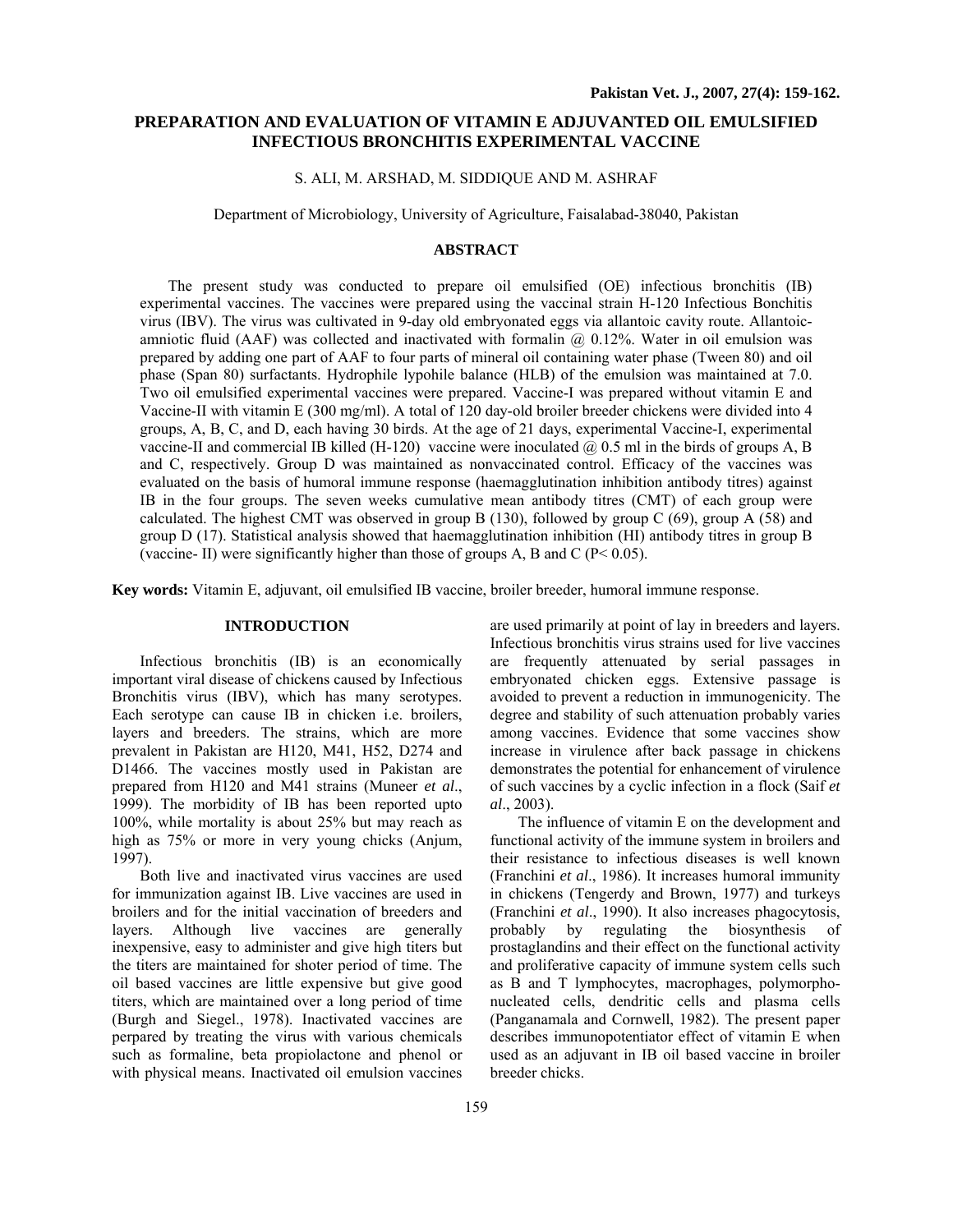# **MATERIALS AND METHODS**

### **Cultivation, harvesting and inactivation of virus**

Live attenuated IBV (H-120 vaccinal strain) was procured from the local market and admixed with 2 ml saline solution containing gentamicin  $(200 \mu g/ml)$  with pH 7.0. This virus suspension was processed for vaccine preparation. Embryonating chicken eggs (9 days-old) were inoculated with 0.1 ml of the virus suspension through allantoic route, as described by Senne (1989). The embryonic stunting growth was recorded, allantoic-amniotic fluid (AAF) of each egg was collected on 36 hour post-inoculation, pooled in sterile glass flask and stored at −20°C for further processing. The  $EID_{50}$  of AAF was calculated by the method described by Reed and Muench (1938) and recorded as  $10^{5.48}$ /ml. The EID<sub>50</sub> of AAF was adjusted to  $10^{3.5}$ /ml. For inactivation of IBV, formalin was added to AAF at the rate of 0.12%, incubated at 37°C for 48 hours and transferred to a refrigerator (+4°C) for further processing.

### **Sterility and safety testing of AAF**

Ten ml of AAF was centrifuged at 6000 rpm for 15 minutes. The sediment was streaked on Thioglycholate agar, MacConkey's agar, Mycoplasma broth and Sabourad's agar to see any bacterial or fungal contaimination. The 9-day-old embryonating chicken eggs were inoculated with 0.1 ml of inactivated AAF via allantoic route. After 168 hours of inoculation, lack of stunting effect of the fluid was considered as complete inactivation of the virus (Hussain, 2000).

### **Preparation of oil emulsified IB vaccines**

The parrafin oil was used as oil adjuvant in the two experimental vaccines. The amount of aqueous phase (Tween-80) and oil phase (Span-80) surfactants added to parafin oil was 10%. The hydrophile lipophile balance (HLB) of oil emulsion was fixed at 7.0 with the help of following formula (Stone, 1988; Mahboob *et al*., 1997).

$$
z = \begin{array}{c} ax + by \\ \text{2} - \text{3} - \text{4} - 2 & \text{4} - 2 & \text{5} \\ a + b & \text{5} \end{array}
$$

 $z$  = Required HLB of emulsion;  $a$  = Amount of surfactant A;  $b =$  Amount of surfactant B;  $x =$  HLB value of surfactant A and  $y = HLB$  value of surfactant B

Vaccine-I was prepared without vitamin E and vaccine-II with vitamin E (300 mg/ml). Water in oil emulsion was prepared by adding one part of diluted AAF in four parts of parafin oil containing surfactants. Both the vaccines were homogenized with the help of a homogenizer ( Ultra Turrax  $T_{45}$ ) at 4000 rpm for 4 minutes.

### **Physical properties**

Physical properties including colour, type of emulsion, stability and viscosity (flow time) of both the vaccines were recorded. Viscosity was measured as the time required in seconds for 0.4 ml volume to drop from '0' mark of one mL glass pipette. Type of emulsion was confirmed by putting two drops of vaccine on glass slide, then mixing each drop separately with mineral oil and distilled water. A water in oil emulsion readily mixed with oil. For stability testing, the emulsion was divided into three aliquotes, the first was kept at  $37^{\circ}$ C,  $2^{\text{nd}}$  at  $4^{\circ}$ C in refrigerator and  $3^{\text{rd}}$  at  $25$ -30ºC (room temperature). Stability was noted as the time until the aquous phase and oil phase started to separate (Stone *et al*., 1978; Mahboob *et al.,* 1997).

#### **Experimental model**

A total of 120 day-old broiler breeder chicken were procured from the local market. The birds were primed with attenuated live IB vaccine at the age of day 1. At the age of 21 days, the birds were divided into 4 groups (A to D) each having 30 birds. The birds of group A and B were administered experimental vaccine-I and vaccine-II, respectively at dose rate of 0.5 ml subcutaneously. The birds of group C were given commercial OE vaccine (without vitamin E) at the same dose rate, while group D was manintained as nonvaccinated control. Blood samples were collected on weekly intervals by randomly selecting 5 birds from each group on day 0, 7, 14, 21, 28, 35 and 42 post vaccination. Serum was separated and inactivated at 56°C for 30 minutes to destroy complement and stored at -20°C for subsequent use in haemagglutination inhibition (HI) test to measure antibody titres against IB. Trypsin-induced haemagglutination and haemagglutination inhibition assays were performed in "Ushaped" microtiteration plates (Corbo and Chummingham, 1959; Mahmood *et al*., 2004). Geometric mean titres (GMT) at each week were calculated in all the four groups. Cumulative mean titres (CMT) of day 0, 7, 14, 21, 28, 35 and 42 post vaccination were calculated for each experimental group.

### **Statistical analysis**

The data on weekly antibody titres of four groups were subjected to statistical analysis, using analysis of variance technique. Differences among means were compared by Duncan's Multiple Range test ( Steel *et al.*, 1996). A computerized programme MSTATS was used for the statistical analysis of the data.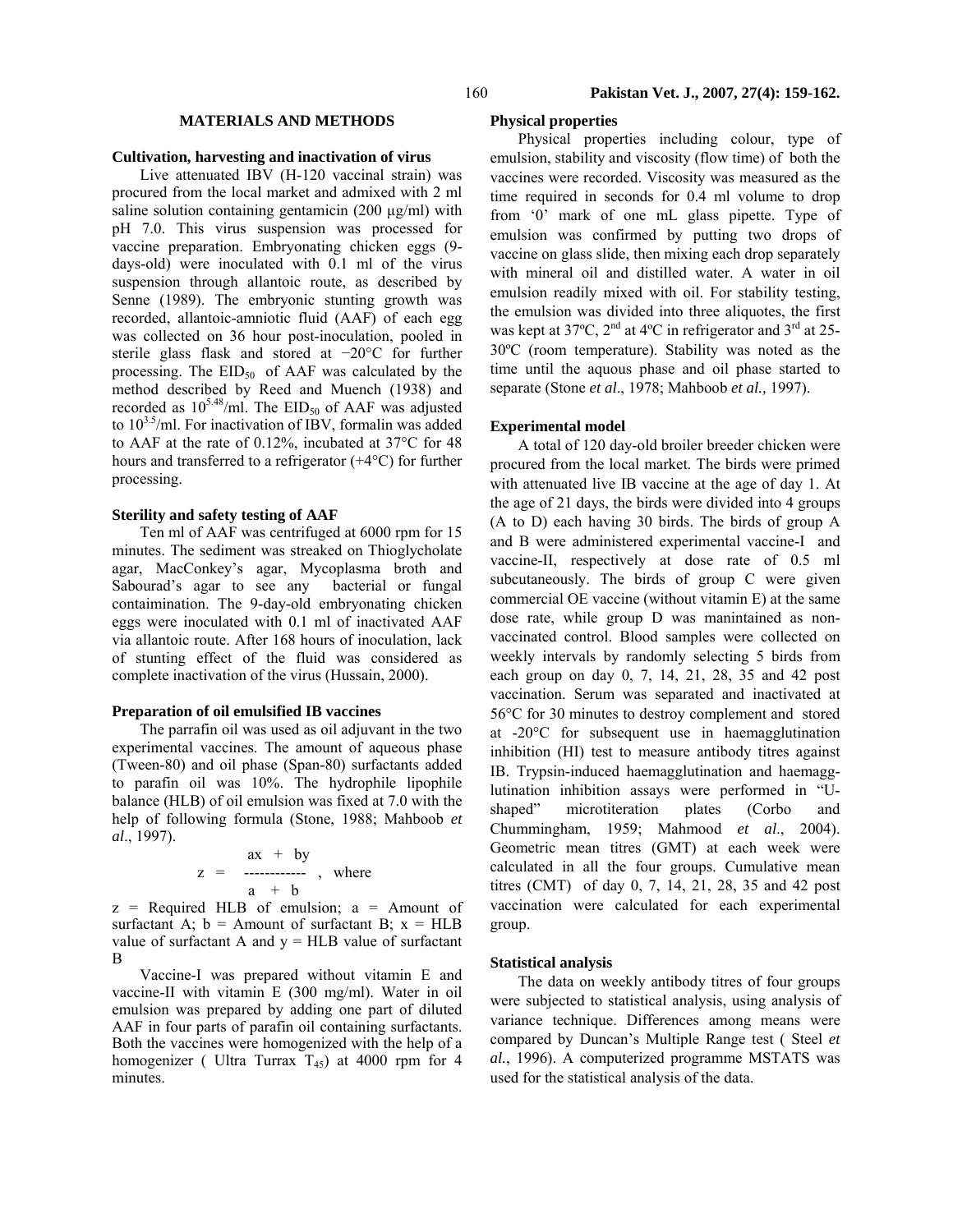## **RESULTS AND DISCUSSION**

### **Physical properties**

Colour of both the experimental vaccines was milky white, viscosity (flow time) was 6 seconds and type of emulsion was water in oil. Both the vaccines were stable for more than 4 weeks at 4ºC, whereas at 37ºC and room temperature the vaccines were stable for one week.

# **Post-vaccinal GMT against IB**

At day zero, non significant difference (P>0.05) was recorded among GMTs of groups A, B, C and D (Table 1). It indicates correct randomization of experimental birds in the four groups. At day 7 and 14 post-vaccination, all the three vaccinated groups A, B and C showed significantly higher titres  $(P<0.05)$  than the un-vaccinated control group D. Group B had significantly higher titres than groups A and C (P<0.05), whereas the difference between the titres of groups A and C was non-significant (P>0.05). At day 21, 28, 35 and 42 post-vaccination, the differences among GMTs of all the groups were significant (P< 0.05); the highest titres were recorded in group B, followed by group C, A and D.

## **Cummulative mean titers (CMT)**

When weekly antibody titres against IB were cumulated for 42 days post-vaccination, the differences among CMTs of all the four groups were significant (P<0.05). The highest CMT was recorded in group B, followed by groups C, A and D (Table 1).

|  | Table 1: Geometric Mean Titres (GMT) and    |  |  |  |
|--|---------------------------------------------|--|--|--|
|  | <b>Cumulative Mean Titres (CMT) against</b> |  |  |  |
|  | IB in four experimental groups              |  |  |  |

|                           | 0<br><b>Groups</b> |                  |                   |                 |  |
|---------------------------|--------------------|------------------|-------------------|-----------------|--|
| Days post-<br>vaccination |                    | в                | C                 | D               |  |
|                           | 32 <sup>a</sup>    | 37 <sup>a</sup>  | 37 <sup>a</sup>   | 32 <sup>a</sup> |  |
|                           | 32 <sup>b</sup>    | 48 <sup>a</sup>  | 37 <sup>b</sup>   | $24^{\circ}$    |  |
| 14                        | 37 <sup>b</sup>    | 64 <sup>a</sup>  | $42^{\mathrm{b}}$ | 21 <sup>c</sup> |  |
| 21                        | 48 <sup>c</sup>    | 147 <sup>a</sup> | 56 <sup>b</sup>   | 18 <sup>d</sup> |  |
| 28                        | 97 <sup>c</sup>    | 294 <sup>a</sup> | 111 <sup>b</sup>  | 12 <sup>d</sup> |  |
| 35                        | 128 <sup>c</sup>   | 338 <sup>a</sup> | 147 <sup>b</sup>  | 8 <sup>d</sup>  |  |
| 42                        | 97 <sup>c</sup>    | 388 <sup>a</sup> | 14 <sup>b</sup>   | 5 <sup>d</sup>  |  |
| <b>CMT</b>                | 58 <sup>c</sup>    | 130 <sup>a</sup> | 69 <sup>b</sup>   | 17 <sup>d</sup> |  |

Mean values with different superscripts within a row differ significantly  $(P<0.05)$ .

The above results show that the oil emulsified experimental vaccine-II with vitamin E produced significantly higher  $(P<0.05)$  antibody titres against IB compared to experimental vaccine-I (without vitamin E) and the commercial vaccine. Franchini *et al.* (1991) showed increased immune response to the viral antigen (Newcastle disease virus) by using vitamin E at concentration of 30% of the oil phase in viral inactivated emulsified vaccines. Vitamin E enhanced the imune reponse by interacting with the immunecompetent cells involved in the inflammatory reaction that follwed inoculation of emulsified vaccines.

Droke and Loerch (1989) determined the effects of one or two i/m injections of vitamin E on performance, health status and serum antibody response to *Pasteurella haemolytica* vaccination in steers. In all the trials, the performance and average number of days sick per steer were not affected by single injection of vitamin E. In these trials, serum antibody response to *P. haemolytica* vaccination was enhanced with the use of vitamin E. Vitamin E has been reported to increase humoral immunity in chicken, turkeys and mammals, and increases phagocytosis, probably by regulating the biosynthesis of prostaglandins and their effect on the functional activity and proliferative capacitiy of cells of immune system such as B and T lymphocytes, macrophages, dendritic and plasma cells (Tengerdy *et al.,* 1981).

Presently, in Pakistan the oil emulsified IB vaccines containing an immunomodulator are not produced. On the basis of the present study, it was concluded that vitamin E showed immunostimulatory effect when incorporated into oil emulsified IB vaccine @ 150 mg/dose.

## **REFERENCES**

- Anjum, A. D., 1997. Poultry Diseases.  $2<sup>nd</sup> Ed.$ , Vet. Ag Publication, Faisalabad, Pakistan.
- Burgh, M. and H. S. Siegel, 1978. Inactivated ND vaccines: Influence of virus concentration on the primary immune response. Poult. Sci., 57(4): 892- 896.
- Corbo, L. J. and C. H. Chummingham, 1959. Haemagglutination (HA) by trypsin modified Infectious Bronchitis (IB) virus. Amer. J. Vet. Res., 20: 876-883.
- Droke, E. A. and S. C. Loerch, 1989. Effects of parenteral selenium and vitamin E on performance, health and humoral immune response of steers new to the feed lot environment. J. Anim. Sci., 67(5): 1350-1359.
- Franchini, A., S. Bertuzzi and A. Melluzi, 1986. The influence of high doses of vitamin E on immune response of chicks to inactivated oil adjuvant vaccine. Clinic. Vet., 109: 117-127.
- Franchini, A., S. Bertuzzi, G. Manfreda, A. Meluzzi and C. Franciosi, 1990. The influence of high doses of dietary vitamin E on the immune response of turkeys. Zootec. Int., 10: 40-46.